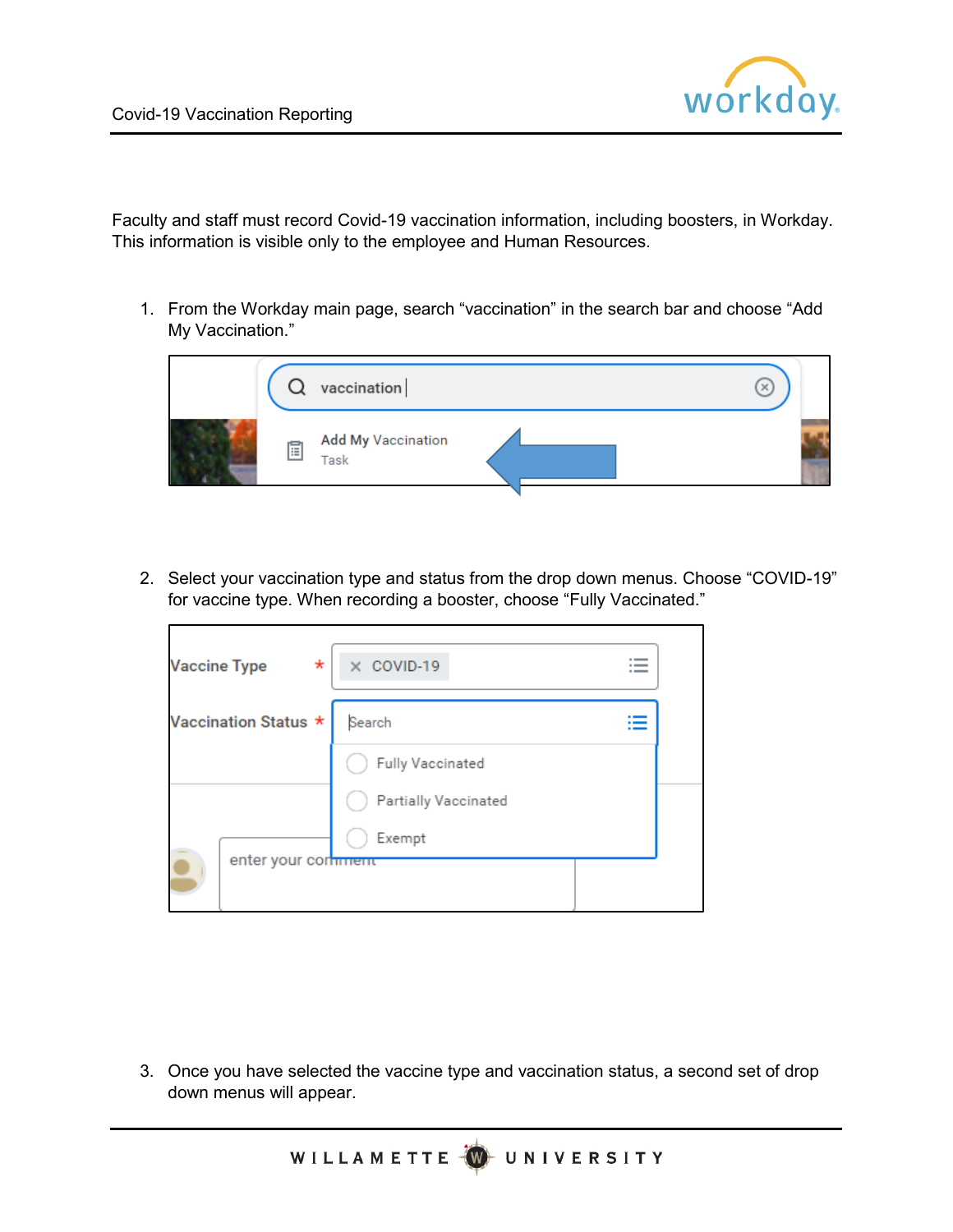

| <b>Vaccination Details</b>                                                                                                                                                                                                                                                            |                                                                |  |  |  |
|---------------------------------------------------------------------------------------------------------------------------------------------------------------------------------------------------------------------------------------------------------------------------------------|----------------------------------------------------------------|--|--|--|
| Vaccine                                                                                                                                                                                                                                                                               | ._                                                             |  |  |  |
| <b>Vaccination Event Type</b>                                                                                                                                                                                                                                                         | $\sim$<br>$\overline{\phantom{a}}$<br>$\overline{\phantom{a}}$ |  |  |  |
| Vaccination Event Date *                                                                                                                                                                                                                                                              | MM/DD/YYYY O                                                   |  |  |  |
| <b>Attestation</b><br>I declare (or certify, verify, or state) that this statement about my vaccination status is true and<br>accurate. I understand that knowingly providing false information regarding my vaccination<br>status on this form may subject me to criminal penalties. |                                                                |  |  |  |
| Confirm                                                                                                                                                                                                                                                                               |                                                                |  |  |  |

Select the vaccine you received (Pfizer, Moderna, Johnson&Johnson, etc.), the type of event (booster, second dose, etc.), and the date you received the vaccination. You will be asked to confirm that the information you are providing is true. Please select the "Confirm" checkbox.

| <b>Vaccine Type</b><br>$^\star$                                                                                                                                                                                                                                                       | $\times$ COVID-19           |                                                      |  |  |
|---------------------------------------------------------------------------------------------------------------------------------------------------------------------------------------------------------------------------------------------------------------------------------------|-----------------------------|------------------------------------------------------|--|--|
| Vaccination Status *                                                                                                                                                                                                                                                                  | $\times$ Fully Vaccinated   | $\overline{\phantom{a}}$<br>$\overline{\phantom{a}}$ |  |  |
| <b>Vaccination Details</b>                                                                                                                                                                                                                                                            |                             |                                                      |  |  |
| Vaccine                                                                                                                                                                                                                                                                               | $\times$ Moderna            | $\overline{\phantom{a}}$<br>$-$                      |  |  |
| <b>Vaccination Event Type</b>                                                                                                                                                                                                                                                         | $\times$ Booster/Third Dose | $\overline{\phantom{a}}$                             |  |  |
| Vaccination Event Date *                                                                                                                                                                                                                                                              | 01/03/2022                  |                                                      |  |  |
| <b>Attestation</b><br>I declare (or certify, verify, or state) that this statement about my vaccination status is true and<br>accurate. I understand that knowingly providing false information regarding my vaccination<br>status on this form may subject me to criminal penalties. |                             |                                                      |  |  |
| Confirm                                                                                                                                                                                                                                                                               |                             |                                                      |  |  |

4. Willamette also requires proof of vaccination, i.e. as a vaccine card. You will attach an image of your proof of vaccine at the bottom of the screen. Click the "Select files" button